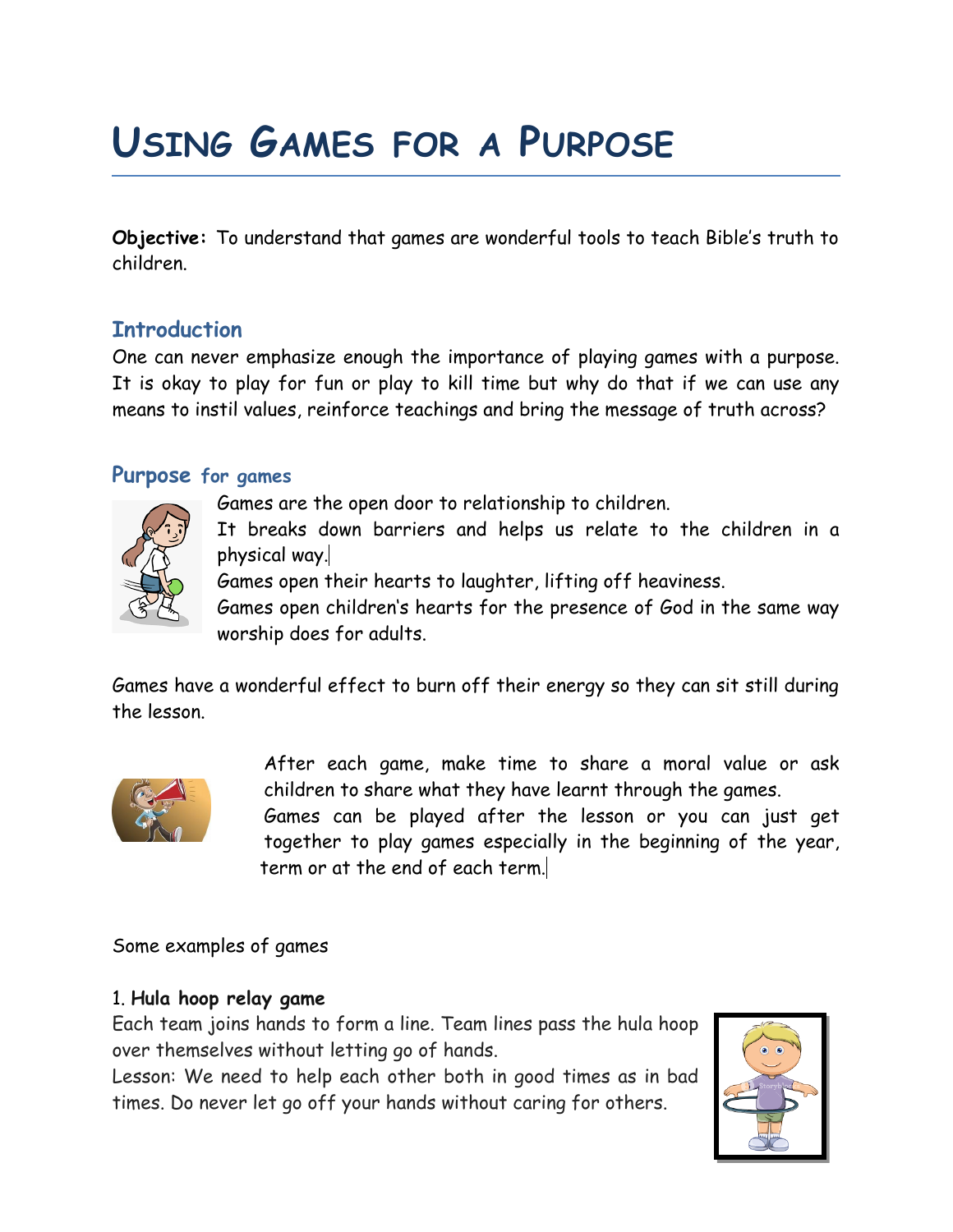Scripture: Carry each others' burden Galatians and in this way you will fulfil the law of Christ (Galatians 6v2).

## 2. **Sack relay**

Put both legs in the sack; Jumping action; After your turn, pass to the kid in front of the line. Go back to the last line. Sit down. Compete against the group.

Scripture: Now every athlete competes in the games are disciplined and exercises self-control in all things. They do it to win a crown that will not last but we for a crown that will last forever (1 Corinthians 9:25).

There are some children who do not want to participate in games. Give them other tasks such as keeping scores or recruit them as your facilitators.

❇❇❇❇❇❇❇❇❇❇❇❇

#### **DISCUSS**

Get into groups and share any other games that you know. Back it up with a Scripture.

1........................................................................................................

2.................................................................................................................................................

3.................................................................................................................................................